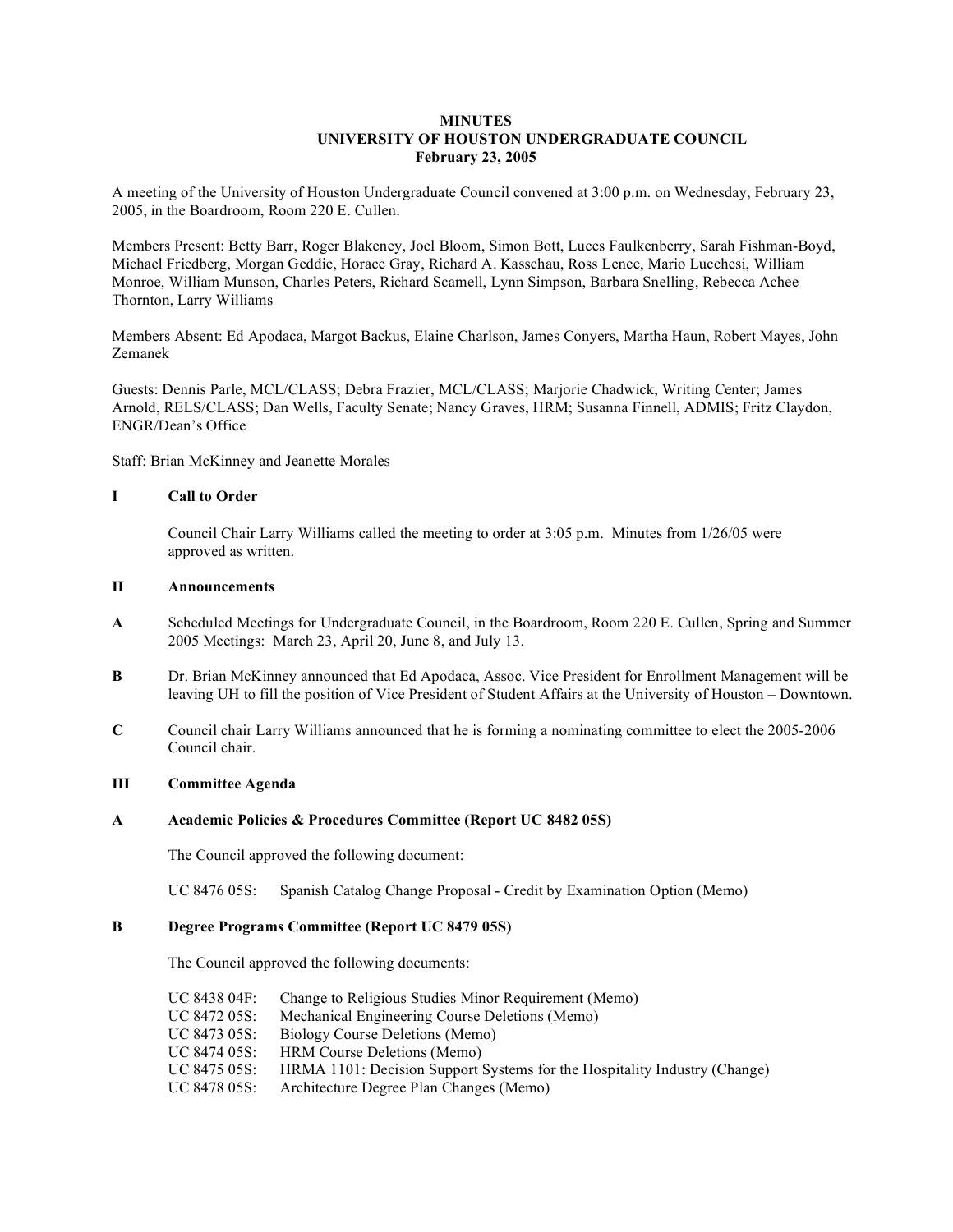## **C Core Curriculum Committee (Report UC 8483 05S)**

The Core Curriculum Committee submitted report UC 8483 05S (Writing Intensive Experiences in the Disciplines) with six recommendations regarding UC 8477 05S report and ENGI 2304 (new core):

- a) "Three Institutionally-Designated hours, currently Social Science Writing Intensive, will be moved from the "Social Science" to the "Communication" category of the core. That category will then require 9 hours, 6 of which must be from the original list: English 1303/04, or 1309/10 (non native speakers) or 1370/2361 (Honors) or ITEC 3372. The final 3 hours must be Intensive Writing Experiences in the Disciplines. Those courses will all have ENGL 1304 or equivalent as a prerequisite."
- b) "Writing Intensive in the Disciplines courses will meet the state requirements for communication:"

"The practice of writing is the primary focus of core courses in the Communication category. Instruction in writing should not be limited to lectures about principles of writing or to written comments on student essays. Classroom instruction should include extended practice in the major elements of the composing process. The course must require at least 3000 words of finished prose, that is, prose that has been revised in light of self, teacher, or peer critiques. All work done outside of class must be returned to the student prior to the end of the semester of the term with the instructor's written evaluation of grammar, style and content."

- c) "Writing Intensive Experiences in the Disciplines: Exemplary Educational Objectives"
	- 1. "To understand that writing is contextual and to develop writing skills specific to a disciplinary area through invention, organization, drafting, revision, editing, and presentation that addresses the disciplinary content and meets discipline-specific criteria."
	- 2. "To understand and demonstrate the shared writing conventions, practices, standards, constructs and methods of a specific discipline."
	- 3. "To understand and demonstrate through writing the issues and purposes of a specific discipline."
	- 4. "To understand and apply basic principles of critical thinking, problem solving, and technical proficiency in the discipline through written exposition and argument."
	- 5. "To develop the ability to research and write a documented paper or report that conforms to the standards of the discipline and to establish an identity in a particular discipline or profession."
- d) "Departments and instructors currently offering SSWI courses can indicate which SSWI courses they want transferred to the new category. ENGI 2304 will be included in the new category."
- e) "All colleges, departments and faculty will be notified that they may submit courses for inclusion in the new category by submitting a syllabus and explaining how the course meets the EEOs listed above. Existing courses from other parts of the core may apply to be transferred to this category. The Core Committee will screen courses for inclusion in the Writing Intensive Experiences category."

During the discussion of UC 8483 05S, Council member Dr. Rick Kasschau moved a motion to submit substitutions to the six recommendations. Dr. Kasschau moved that:

- 1) "the Writing Intensive requirement of the University of Houston's Core Curriculum be removed from the Social/Behavioral Sciences Writing Intensive requirements;"
- 2) "the Social/Behavioral Sciences Core requirements be collapsed into a single two-course, six-semesterhour requirement with all courses meeting this requirement subject to all eight of the EEOs currently applied only to the Social/Behavioral Sciences course; and"
- 3) "the Writing Intensive requirements in communication in a manner complimentary to its extant pairing with Social/Behavioral Sciences, the specific details to be developed by the Core Curriculum Committee for approval by Undergraduate Council."